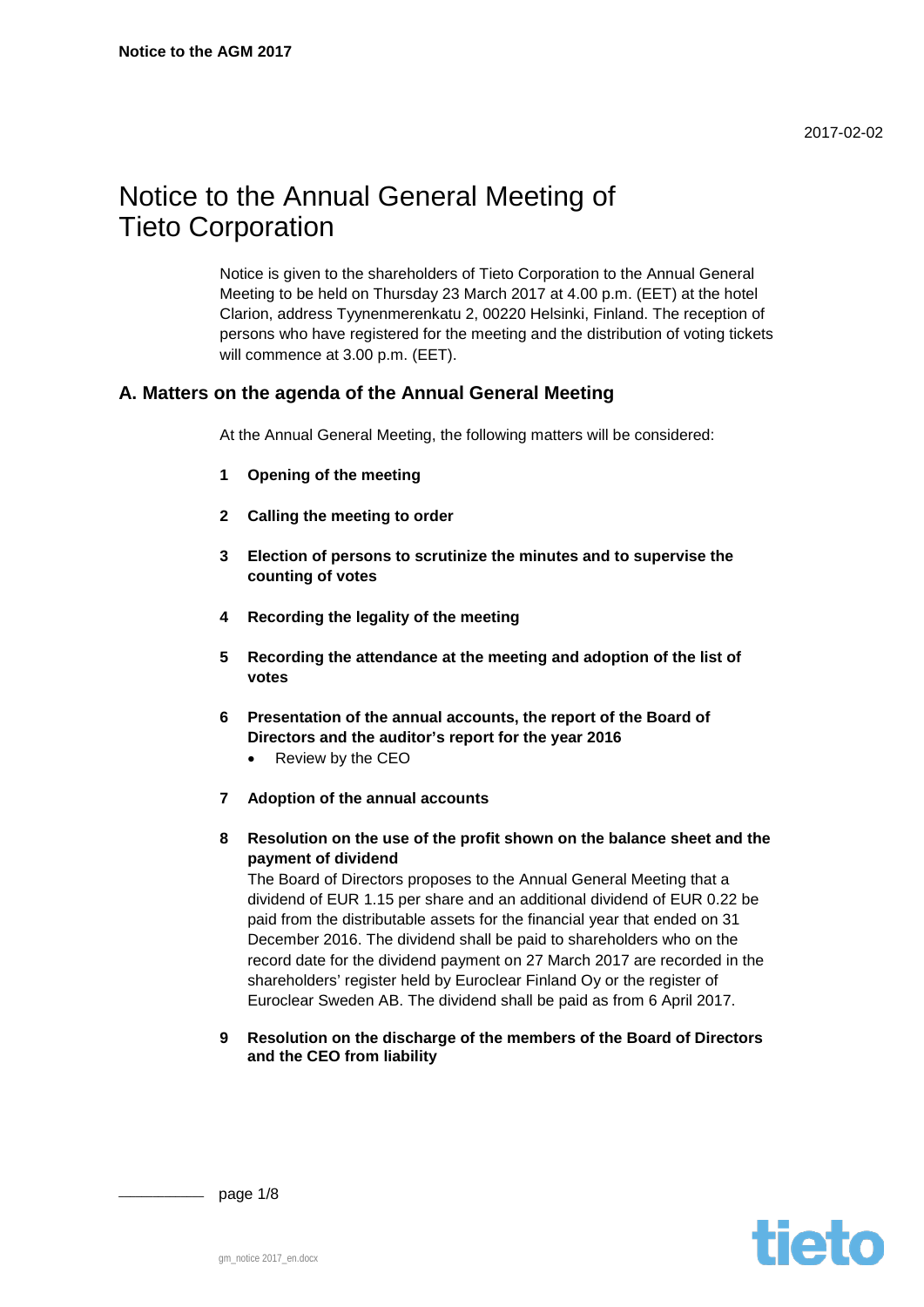## **10 Resolution on the remuneration of the members of the Board of Directors**

The Shareholders' Nomination Board proposes that the remuneration of the Board of Directors will be annual fees and increased as follows: EUR 91 000 to the Chairman (current EUR 83 000), EUR 55 000 to the Deputy Chairman (current EUR 52 500) and EUR 36 000 (current EUR 34 500) to the ordinary members of the Board of Directors. The same fee as to the Board Deputy Chairman will be paid to the Chairman of Board Committee unless the same individual is also the Chairman or Deputy Chairman of the Board. In addition to these fees it is proposed that the member of the Board of the Directors be paid the same remuneration of EUR 800 for each Board meeting as currently and for each permanent or temporary committee meeting. It is the company's practice not to pay fees to Board members who are also employees of the Tieto Group.

The Shareholders' Nomination Board proposes that 40% of the fixed annual remuneration be paid in Tieto Corporation's shares purchased from the market. The shares will be purchased within two weeks from the release of the interim report January 1-March 31, 2017. According to the proposal, the Annual General Meeting will resolve to acquire the shares directly on behalf of the members of the Board which is an approved manner to acquire the company's shares in accordance with the applicable insider rules. The Shareholders' Nomination Board is of the opinion that increasing long-term shareholding of the Board members will benefit all the shareholders.

- **11 Resolution on the number of members of the Board of Directors** The Shareholders' Nomination Board proposes to the Annual General Meeting that the number of Board members be eight.
- **12 Election of members of the Board of Directors and the Chairman** The Shareholders' Nomination Board proposes to the Annual General Meeting that the current Board members Kurt Jofs, Harri-Pekka Kaukonen, Johanna Lamminen, Sari Pajari, Endre Rangnes and Jonas Synnergren be re-elected and in addition Timo Ahopelto and Jonas Wiström are proposed to be elected as new Board members. Markku Pohjola and Lars Wollung have informed that they are not available for re-election. The Shareholders' Nomination Board proposes that Kurt Jofs shall be elected as the Chairman of the Board of Directors.

The term of office of the Board members ends at the close of the next Annual General Meeting. All the proposed candidates have given their consent to being elected.

Timo Ahopelto (born 1975) is the co-founder of Lifeline Ventures, a Finnish venture fund investing in early-stage companies in health, games and technology. He was the co-founder and CEO in CRF Health, the leader in electronic Patient Reported Outcomes for the pharmaceutical industry, and Head of Strategy in Blyk, the first ad-funded mobile operator. Earlier he has worked as a consultant in McKinsey as well as a researcher in Nokia



page 2/8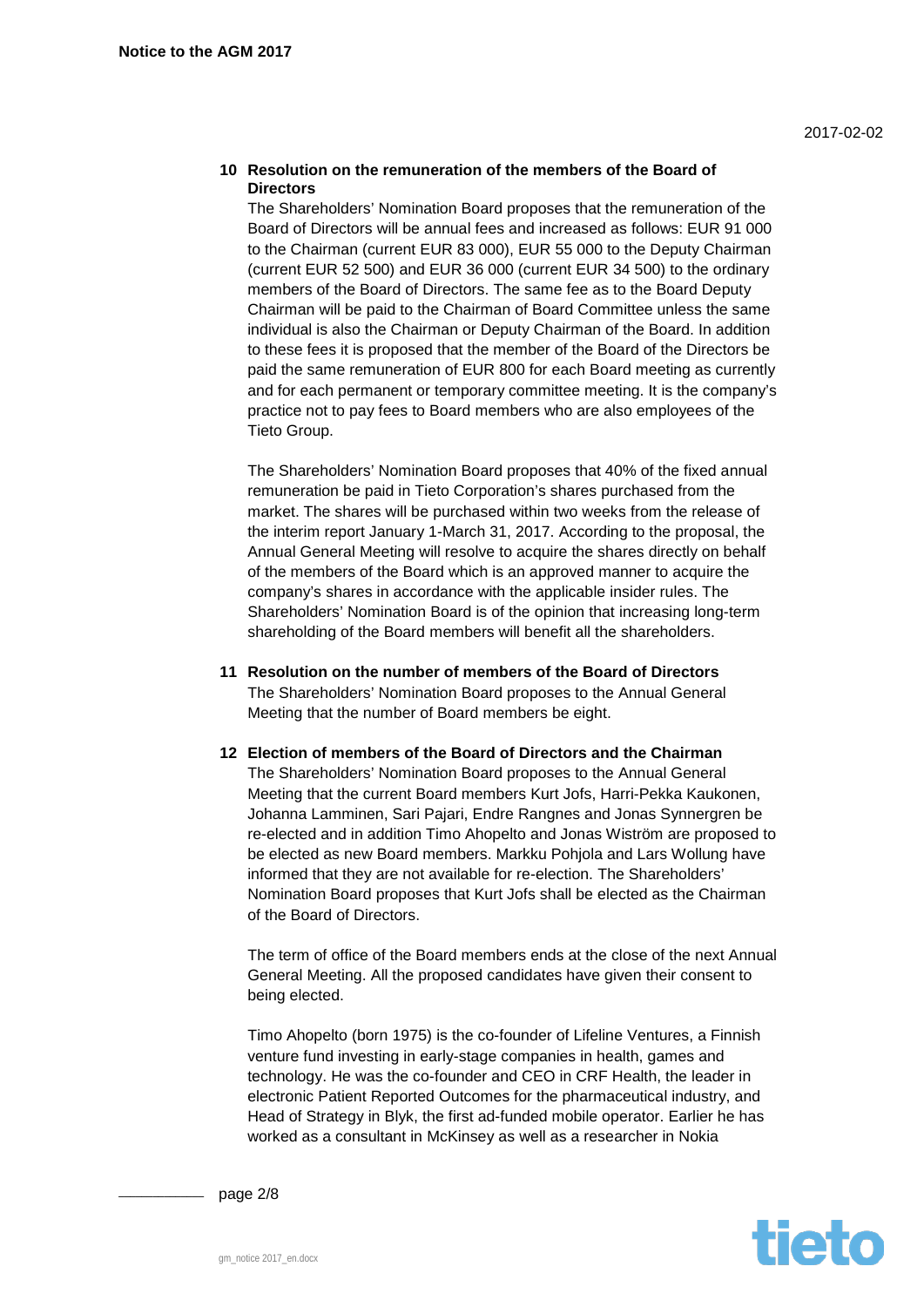Research Center and the Helsinki University of Technology. Timo acts as Board member in various companies and organizations, such as the Finnish Business and Policy Forum (EVA), Tekes and Slush Conference. He has graduated as MSc. (Tech.) from the Helsinki University of Technology.

Jonas Wiström (born 1960) is the President and CEO of ÅF Ångpanneföreningen, an engineering and consulting company in the energy, industrial and infrastructure sectors. Previously, he has held executive positions e.g. in Prevas AB, Silicon Graphics AB and Sun Microsystems where he acted as Country Manager of Sweden. He is a Chairman of the Board of Directors in Ratos AB, a Swedish investment company that owns and develops unlisted medium-sized Nordic companies. He is also the Vice Chairman of the Board in Teknikföretagen and IVA Business Executives Council and Board member in Business Sweden and ICC. Jonas holds a MSc. (Tech.) from the Royal Institute of Technology in Sweden.

The biographical details of the candidates and information on their holdings shall be available on Tieto's website at www.tieto.com/cv.

In addition to the above candidates, the company's personnel shall appoint two members, each with a personal deputy, to the Board of Directors. The term of office for the personnel representatives is two years and Esa Koskinen (deputy Ilpo Waljus) and Anders Palklint (deputy Robert Spinelli) are appointed to the Board until the Annual General Meeting 2018.

## **13 Resolution on the remuneration of the auditor**

The Board of Directors proposes to the Annual General Meeting, in accordance with the recommendation of the Audit and Risk Committee of the Board of Directors, that the auditor to be elected at the Annual General Meeting be reimbursed according to the auditor's invoice and in compliance with the purchase principles approved by the Committee.

## **14 Election of auditor**

The Board of Directors proposes to the Annual General Meeting, in accordance with the recommendation of the Audit and Risk Committee of the Board of Directors, that the firm of authorized public accountants PricewaterhouseCoopers Oy be re-elected as the company's auditor for the financial year 2017. The firm of authorized public accountants PricewaterhouseCoopers Oy has notified that KHT Tomi Hyryläinen will act as the auditor with principal responsibility.

#### **Recommendation of the Audit and Risk Committee**

The Audit and Risk Committee has prepared its recommendation in accordance with the EU Audit Regulation and in a full-scale selection procedure. The Committee has comprehensively assessed the received offers against the predefined selection criteria. In addition to the knowledge and competences, the Committee has considered the quality and expense risk related to the change of the auditor and, on the other hand, the integrity of the auditor. In its recommendation to the Board of Directors, the Audit and



page  $3/8$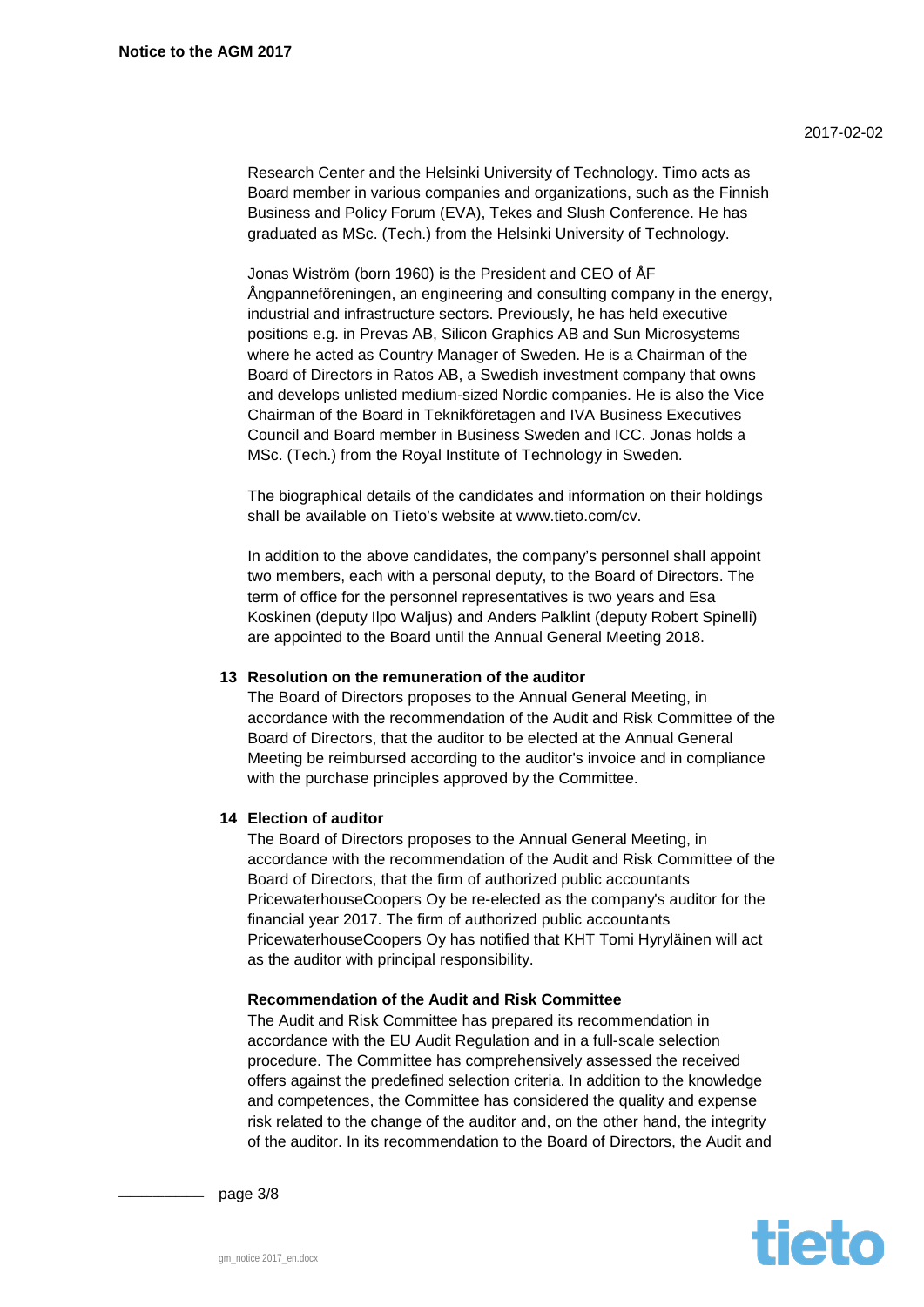Risk Committee placed second the firm of authorized public accountants Ernst & Young Oy.

### **15 Amendment of the company's Articles of Association**

The Board of Directors proposes to the Annual General Meeting that Articles 1 and 6 of the Articles of Association of the company be amended as follows:

#### **"1 § Company name and domicile**

The company name in Finnish is Tieto Oyj, in Swedish Tieto Abp and in English Tieto Corporation.

The domicile of the company is Espoo."

#### **"6 § Auditor**

The company has one ordinary auditor who shall be an audit firm with a KHT auditor as the auditor with principal responsibility.

The term of office of the auditor expires at the closing of the first Annual General Meeting following his election."

## **16 Authorizing the Board of Directors to decide on the repurchase of the company's own shares**

The Board of Directors proposes to the Annual General Meeting that the Board of Directors be authorized to decide on the repurchase of the company's own shares as follows:

The amount of own shares to be repurchased shall not exceed 7 400 000 shares, which currently corresponds to approximately 10 % of all the shares in the company. Only the unrestricted equity of the company can be used to repurchase own shares.

Own shares can be repurchased at a price formed in public trading on the date of the repurchase or at a price otherwise formed on the market.

The Board of Directors decides how the share repurchase will be carried out. Own shares can be repurchased inter alia by using derivatives. The company's own shares can be repurchased otherwise than in proportion to the shareholdings of the shareholders (directed repurchase).

The authorization cancels previous unused authorizations to decide on the repurchase of the company's own shares. The authorization is effective until the next Annual General Meeting, however, no longer than until 30 April 2018.

**17 Authorizing the Board of Directors to decide on the issuance of shares as well as options and other special rights entitling to shares** The Board of Directors proposes to the Annual General Meeting that the Board of Directors be authorized to decide on the issuance of shares as well as on the issuance of option rights and other special rights entitling to shares



page  $4/8$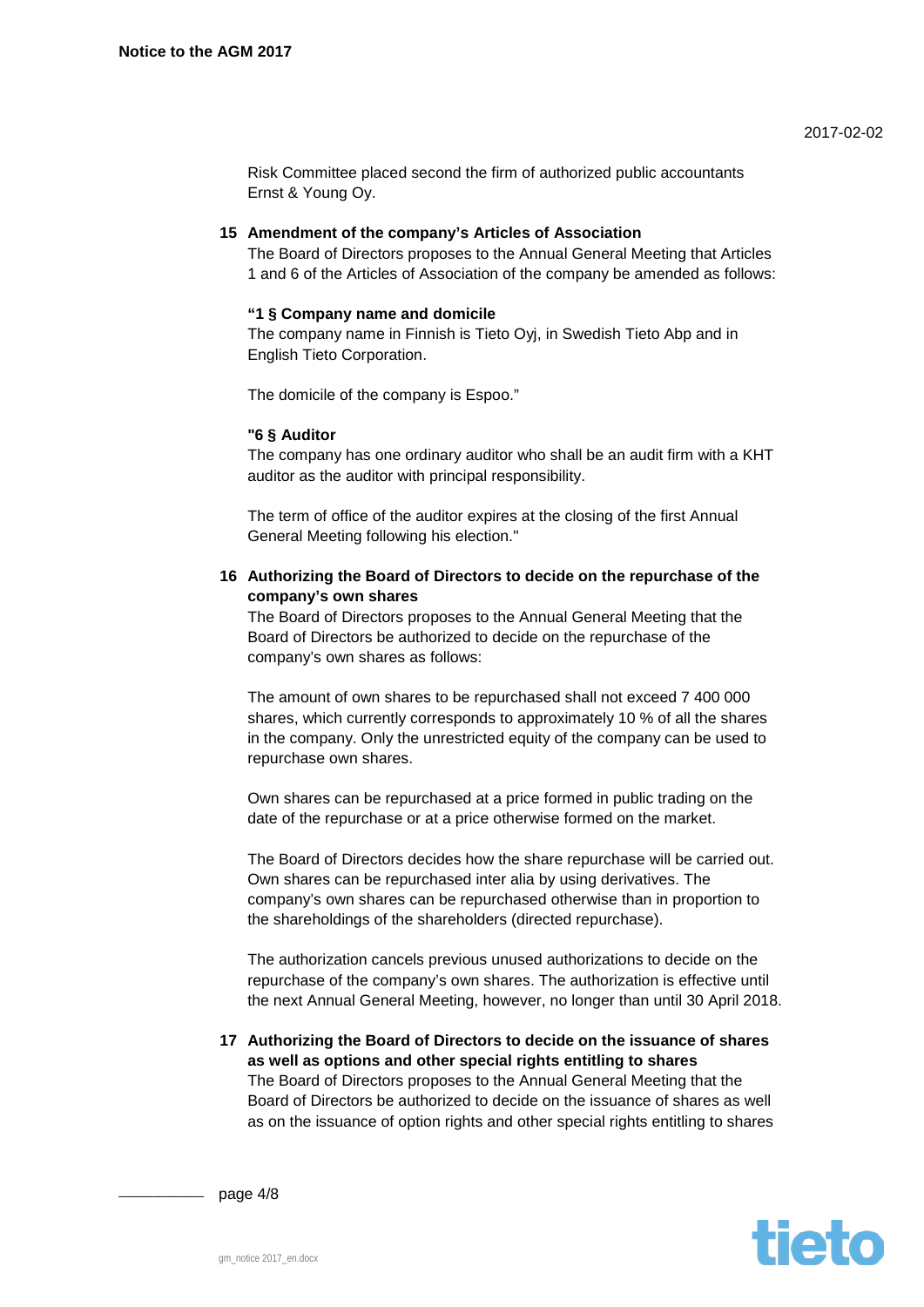referred to in chapter 10 section 1 of the Companies Act in one or more tranches as follows:

The amount of shares to be issued based on the authorization (including shares to be issued based on the special rights) shall not exceed 7 400 000 shares, which currently corresponds to approximately 10 % of all the shares in the company. However, out of the above maximum amount of shares to be issued no more than 700 000 shares, currently corresponding to less than 1 % of all of the shares in the company, may be issued as part of the company's share-based incentive programs.

The Board of Directors decides on the terms and conditions of the issuance of shares as well as of option rights and other special rights entitling to shares. The authorization concerns both the issuance of new shares as well as the transfer of treasury shares. The issuance of shares as well as of option rights and other special rights entitling to shares may be carried out in deviation from the shareholders' pre-emptive right (directed issue).

The authorization cancels previous unused authorizations to decide on the issuance of shares as well as on the issuance of option rights and other special rights entitling to shares. The authorization is effective until the next Annual General Meeting, however, no longer than until 30 April 2018.

## **18 Closing of the meeting**



page 5/8

gm\_notice 2017\_en.docx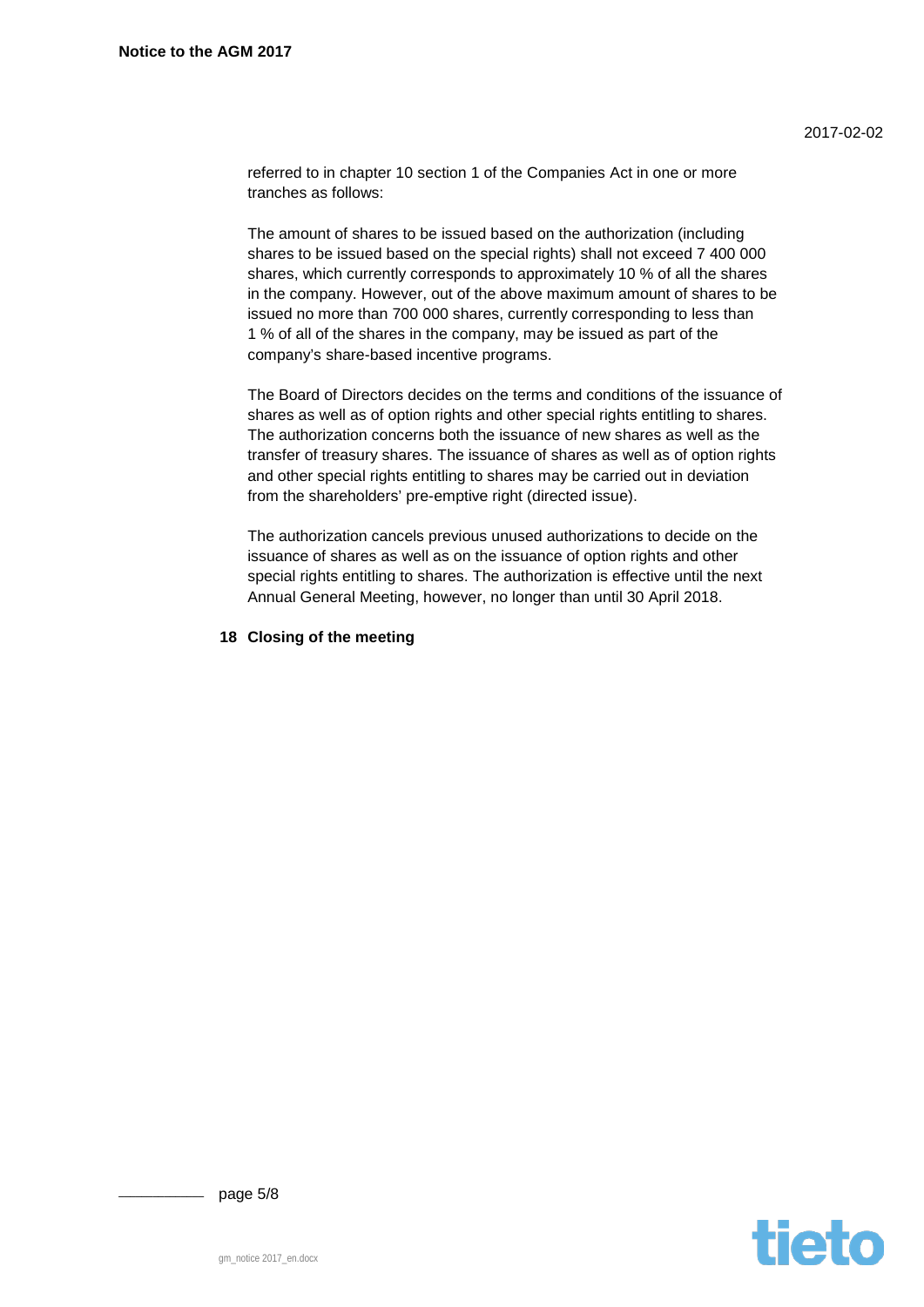# **B. Documents of the Annual General Meeting**

The agenda of the Annual General Meeting, the proposals of the Board of Directors and the Shareholders' Nomination Board and this notice are available on the company's website www.tieto.com/agm. The annual report, the report of the Board of Directors and the auditor's report of Tieto Corporation are available on the website latest on 1 March 2017. These documents are also available at the meeting. Copies of these documents and of this notice will be sent to shareholders upon request. The minutes of the meeting will be available on the company's website latest on 5 April 2017.

# **C. Instructions for the participants in the Annual General Meeting**

# **1 Shareholders registered in the shareholders' register**

Each shareholder, who is registered on 13 March 2017 in the shareholders' register of the company held by Euroclear Finland Oy, has the right to participate in the Annual General Meeting. A shareholder, whose shares are registered on his/her Finnish book-entry account, is registered in the shareholders' register of the company.

A shareholder, who is registered in the shareholders' register of the company and wants to participate in the Annual General Meeting, shall register for the meeting no later than 20 March 2017 at 3.00 p.m. (EET) by giving a prior notice of participation, which shall be received by the company no later than on the abovementioned date. Such notice can be given:

- through Tieto's website at www.tieto.com/agm
- by e-mail agm@tieto.com
- by phone +358 20 727 1740 (Mon-Fri 9.00 a.m.-3.00 p.m. EET)
- by telefax +358 20 602 0232 or
- by mail to Tieto, Legal/AGM, P.O. Box 2, FI-02101 Espoo, Finland.

In connection with the registration, a shareholder shall notify his/her name, personal identification number, address, telephone number and the name of a possible assistant or proxy representative and the personal identification number of a proxy representative. The personal data given to Tieto Corporation is used only in connection with the Annual General Meeting and with the processing of related registrations.

The shareholder, his/her authorized representative or proxy representative shall, where necessary, be able to prove his/her identity and/or right of representation.

# **2 Holders of nominee registered shares**

A holder of nominee registered shares has the right to participate in the general meeting by virtue of such shares, based on which he/she on the record date of the general meeting, i.e. on 13 March 2017, would be entitled to be registered in the shareholders' register of the company held by Euroclear Finland Oy. The right



page 6/8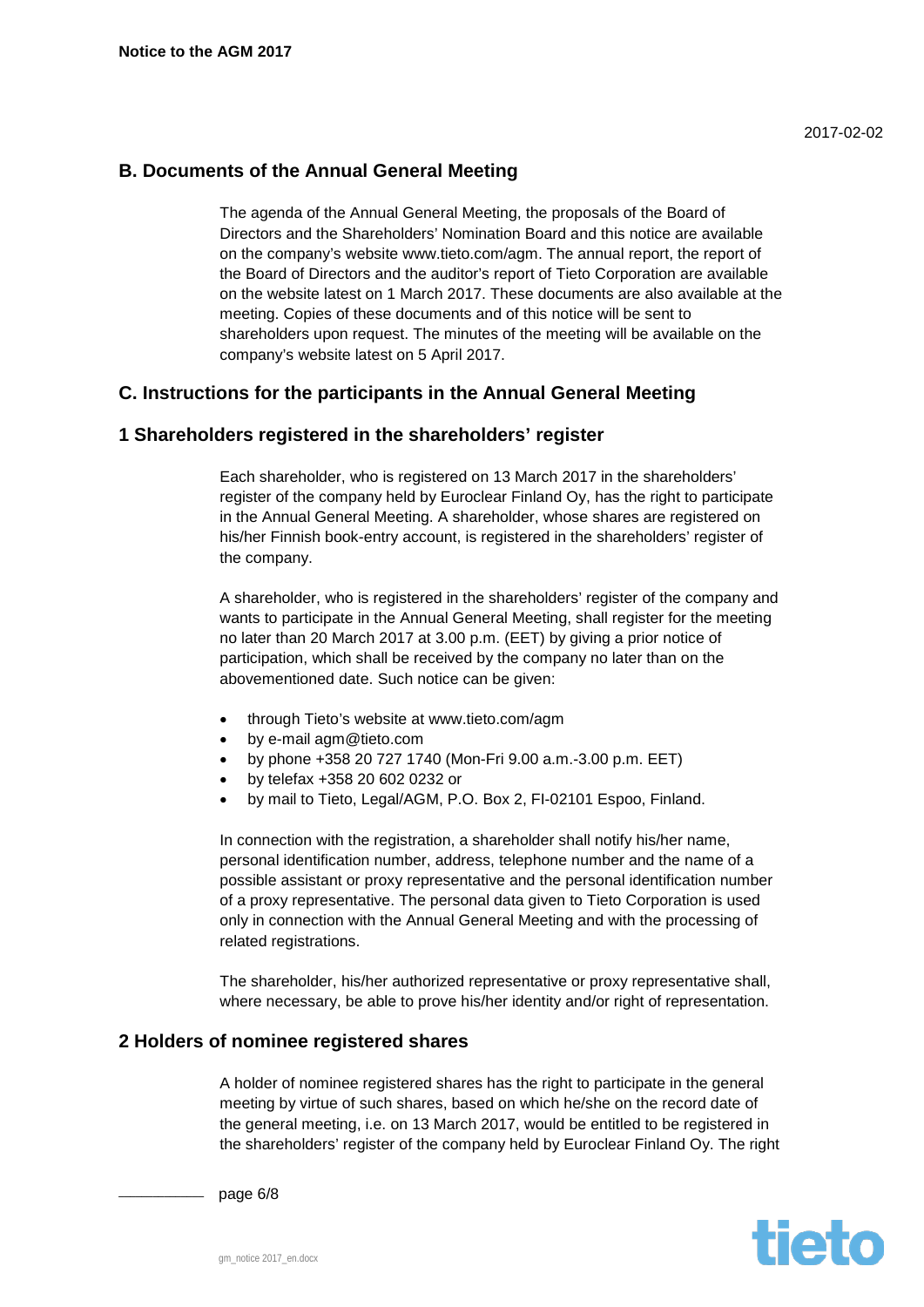to participate in the general meeting requires, in addition, that the shareholder on the basis of such shares has been registered into the temporary shareholders' register held by Euroclear Finland Oy at the latest by 20 March 2017 by 10 a.m. (EET). As regards nominee registered shares this constitutes due registration for the general meeting.

A holder of nominee registered shares is advised to request without delay necessary instructions regarding the registration in the temporary shareholder's register of the company, the issuing of proxy documents and registration for the general meeting from his/her custodian bank. The account management organization of the custodian bank has to register a holder of nominee registered shares, who wants to participate in the general meeting, into the temporary shareholders' register of the company at the latest by the time stated above.

Further information on these matters can be found on the company's website [\(www.tieto.com/agm\)](http://www.tieto.com/agm).

# **3 Shares registered in Euroclear Sweden AB**

A shareholder with shares registered in Euroclear Sweden AB's Securities System who wishes to attend and vote at the AGM must:

be registered in the shareholders' register maintained by Euroclear Sweden AB not later than on 13 March 2017.

Shareholders whose shares are registered in the name of a nominee must, in order to be eligible to request a temporary registration in the shareholders' register of Tieto Corporation maintained by Euroclear Finland Oy, request that their shares are reregistered in their own names in the register of shareholders maintained by Euroclear Sweden AB, and procure that the nominee sends the above mentioned request for temporary registration to Euroclear Sweden AB on their behalf. Such reregistration must be made as of 13 March 2017 and the nominee should therefore be notified well in advance before said date.

2 request temporary registration in the shareholders' register of Tieto Corporation maintained by Euroclear Finland Oy. Such request shall be submitted in writing to Euroclear Sweden AB no later than on 14 March 2017 at 15:00 Swedish time.

Further information about attending the AGM is found on the company's website page www.tieto.com/agm.

This temporary registration made through written request to Euroclear Sweden AB is considered a notice of attendance at the general meeting.



page 7/8